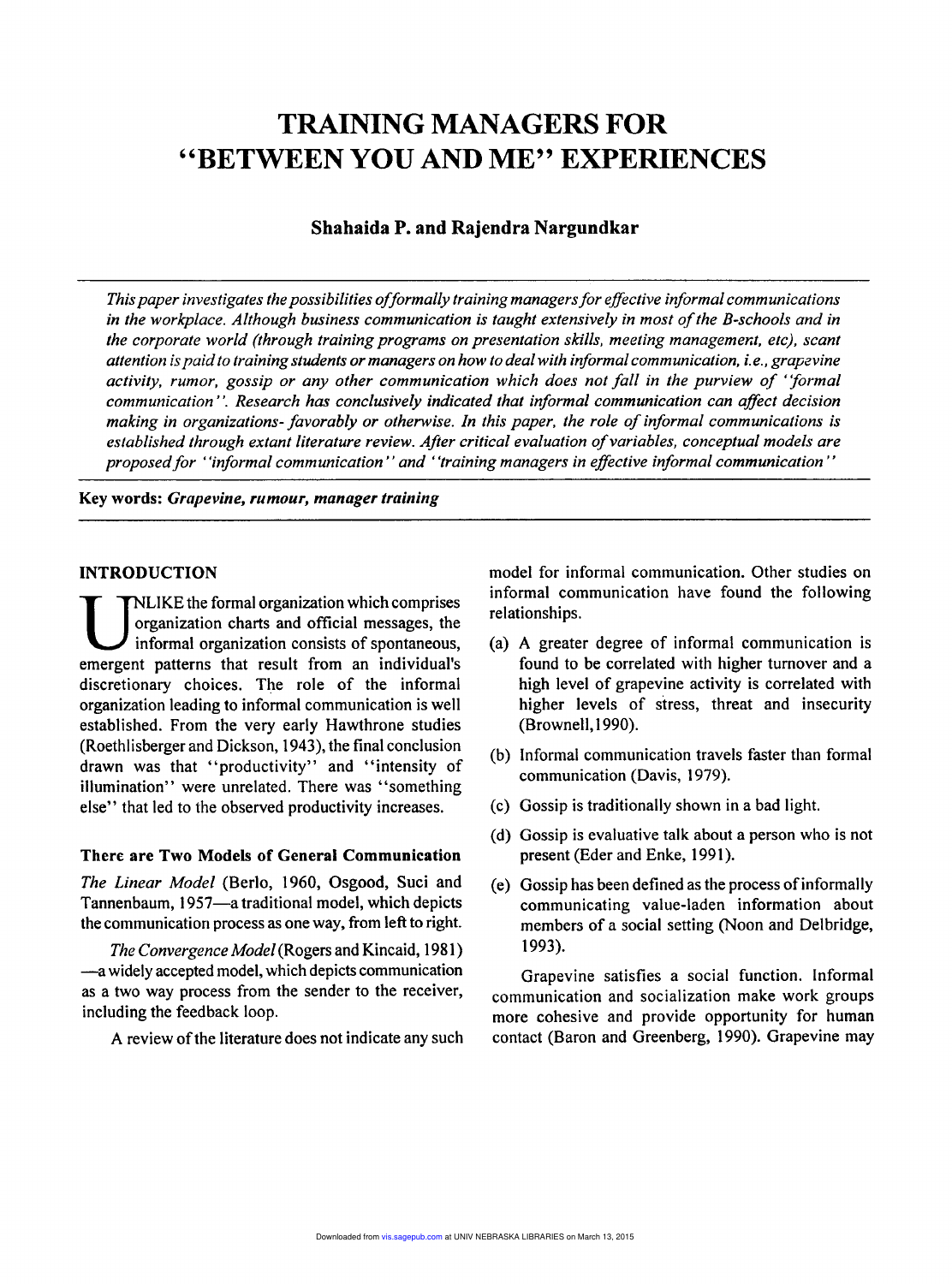be used by work groups for different-reasons. Case studies reveal that employees often use grapevine in an attempt to outmaneuver others, both inside and outside the organization. In a work setting, negative gossip will enhance the gossiper's coercive power over the gossip's recipients. Positive gossip will enhance the gossiper's reward power over gossip recipients.

Intensity of a rumor (R) is determined by the importance of the rumor to the persons communicating  $(1)$  and by the ambiguity  $(A)$  of the facts associated with the rumor

### $R=I^*A$

If either A or  $I = 0$ , there will be no rumor (Allport, 1947).

A Model suggested by Crampton, Hodge, Mishra (1998) proposed that,

$$
R\setminus G = F(CB * U * I * A)
$$

Where,  $R\backslash G$  – rumor or gossip

 $CB - Breakdown$  of formal communication

 $U$  – Uncertainty

I - Information

 $A - Ambiguity$ 

Though there is wide acceptance of the role of informal communications - grapevine activity, gossip, and rumor, few studies have been done in the area of how to deal with informal communication. In a survey conducted by these U.S. researchers- Crampton, Hodge, Mishra, (1998), 92.4 per cent of companies surveyed had no policy to deal with grapevine. This indicates that research in the area of informal communication is required to equip managers with skills to deal with informal communication effectively.

The objective of this paper is to conceptualize models for 'informal communication'' and for "training managers in effective informal communication". We feel that once a manager is aware of the elements/variables impacting informal communication, he/ she is in a better position to understand and deal with unwarranted, unforeseen showdowns, emotional outbursts from either superiors or subordinates.

Based on this, the following models are built.

# Conceptual Model for Informal Communication

The conceptual model has (Figure 1), two independent variables, they are The Individual and Training in Effective Communication. Two moderating variables, they are Source and Informal communication and One dependent variable Effective Informal Communication.

#### Independent Variables

Individual: The independent variable Individual has four influencing variables-Biographical characteristics, Personality, Type of Organization the individual works for, and the individual's position in the organization.

BiographicalCharacteristics: Personal characteristics like age, gender, marital status, number of dependents and tenure in the organization (Holland, 1985)

These are personal characteristics which will determine how an individual will perceive Informal communication in the organization. The exact nature of the relationship between Personal characteristics and informal communication has to be investigated.

Personality: Realistic, investigative, social, conventional, enterprising and artistic

(Holland, 1985). Holland's typology of Personality establishes a relation ship between an Individual's personality type with personality characteristic and congruent occupations. The individual's personality is likely to have a bearing on the Individual's perception and response to informal communication in the organization. The factors of locus of control, Machiavellianism, self esteem, self monitoring, risk taking ability etc also have a bearing. "Kiasu" is a common word in Hokkien, the dialect of Chinese, which literally means "scared-tolose". "Kiasu" is described as a Singaporean code of behavior characterized by cautiousness, politeness, obedience and strong motivation.

(Nevo and Khader, 1995).There is a possibility that the degree of "Kiasuness" an individual possesses will determine the individual's response to informal communication, There is also a possibility that the degree of "Kiasuness" will vary according to age, gender, cultural background, country of origin etc.

Type of Organization: We look at organizations from the perspective of whether it's a Learning organization or a traditional organization. The learning organization embodies new capabilities. It is grounded in a culture based on transcendent values of love, wonder, humility and compassion; a set of practices for generative conversation and coordinated action and a capacity to see and work with the flow of life as a system. Learning organizations are spaces for conversations and concerted action in them, language functions as a device for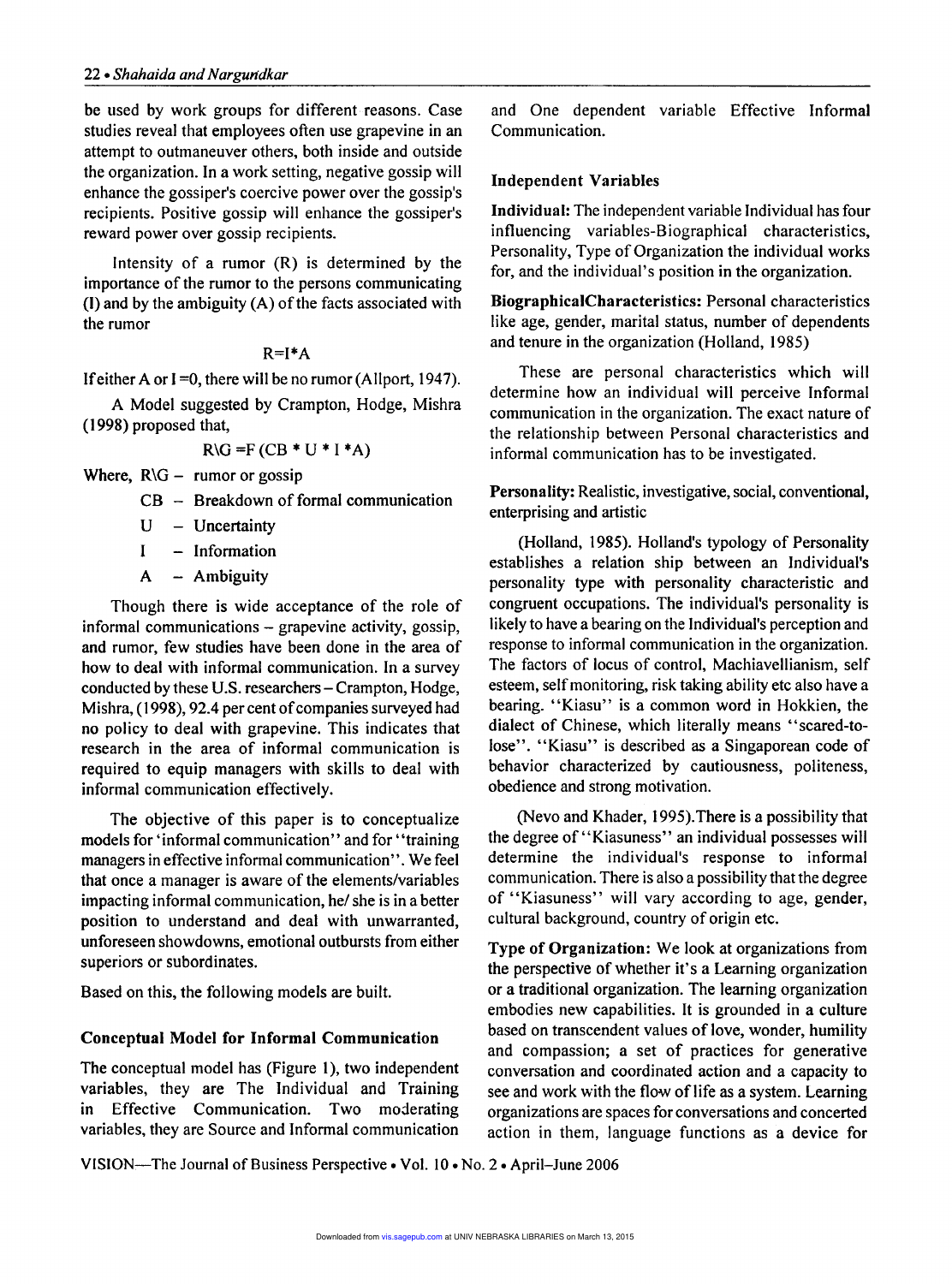

connection, invention and coordination. people can talk from their hearts and connect with one another in the spirit of dialogue, weaving a common fabric and connecting at a deep level of being (Peter, 2004). We feel that in a learning organization there would be an open environment, fostering feedback and the response to feedback would be more unbiased as the manager's job would be to enable others rather than control others.

Research needs to be conducted as to the relationship between a learning organization and the importance of informal communication. It is possible that a learning organization will have a lot more of positive informal communication than negative informal communication.

Position in the Organization: The individual's tendency to create or respond to informal communication is based on his/her position in the organization. Research has indicated that only 10 per cent of people actually act as liaison carriers (Davis, 1979). But, whether the person is in Top management or middle management or supervisory management may impact the response to informal communication.

### Training in Effective Informal Communication

Our paper is based on the premise that we can train individuals to deal effectively with informal communication, not just as passive recipients, but as active listeners, and participants.

Training an individual in effective informal communication is aimed at improving an individual's awareness towards informal communication. The objective is to develop a model for training, which focuses on creating a clear understanding of the role of rumor, gossip and grapevine. To facilitate an individual's understanding of the power equations in the organization and to suggest techniques to understand and respond to informal communication in organizations.

### MODERATING VARIABLES

#### Origin/Source

The first element impacting informal communication is the source of informal communication. Research conducted by Hodge, Crampton, Mishra (1998), Allyn and Brody, (1985) in the area of informal communication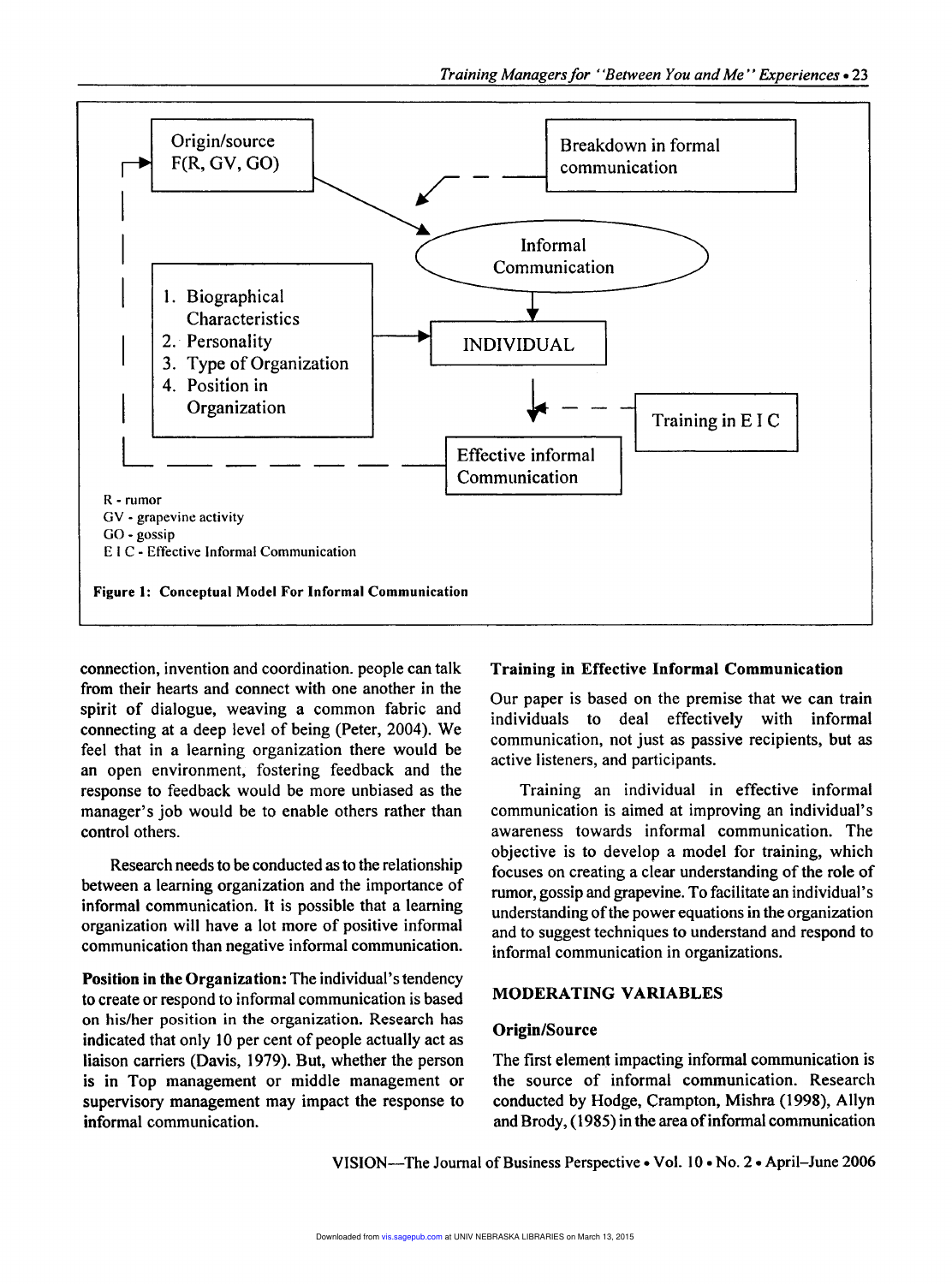has conclusively proved that breakdown of formal communication, rumor, gossip and grapevine activity together constitute informal communication.

When formal communication breaks down or is nonexistent, the environment becomes uncertain leading to greater opportunity for grapevine and rumor mill to run rampant (Zaremba, 1988). Grapevine can make employees feel resentful, embarrass managers, distort messages, make employees militant, and adversely affect managerial decision making (Zaremba, 1988). Rumors can drain productivity, lower profits; create stress within the work place and waste valuable time (Rosnow, 1994, Danziger, 1988)

Breakdown of formal communication means information which has resulted as an outcome of formal communication, i.e., orders, memos, letters etc. The message from the formal communication could be distorted or altered to suit the needs of the communicator.

Rumor is unsubstantiated information and has a wider perspective, whereas gossip has some presumption of factuality and is generally observed in more "private" circles (Michealson and Mouly, 2000).

Rumors have at least four purposes: to structure and reduce anxiety, to make sense of limited or fragmented information, to serve as a vehicle to organize group members and possibly outsiders into coalitions and to signal a sender's status (I am an insider and with respect to this rumor you are an outsider) or power (I have the power to make you an insider, Hirchhorn, 1983).

Grapevine has three characteristics (Newstrom, Monzka and Reif, 1989)

- 1. It is not controlled by management
- 2. It is perceived by most employees as being more believable and reliable than formal communiqués issued by top management.
- 3. It is largely used to serve the self interests of those people within it.

# Informal Communication

Evidence indicates that about 75 per cent of what is carried in informal communication is accurate (Davis, 1979).

To summarize, research indicates that informal communication arises out of breakdown of formal communication, rumor, gossip and grapevine-all of which are an important part of any group or organization's

communication network and well worth understanding (Zaremba, 1998, Noon and Delbridge, 1993).

#### DEPENDENT VARIABLE

#### Effective Informal Communication

The end result of the model is effective informal communication, when an individual has a clear understanding of the impact of informal communication and is equipped with the techniques of handling informal communication, he/she would communicate effectively.

The following section deals with the methodologies that can be used to train managers in effective informal communication.

# ACTION MODEL FOR TRAINING MANAGERS IN EFFECTIVE INFORMAL COMMUNICATION

#### Introduction

This model is aimed at training managers for "between you and me" experiences. Most organizations-large or small, have an active informal communication network. There are many times when a manager finds himself/herself at a loss on how to respond to informal communication, or reacts in a manner which results in negative effects for himself/ herself. Research has shown that people manipulate others using informal communication. The authors feel that some formal guidelines in dealing with informal communication will put the organization's environment in perspective and the techniques suggested are aimed at creating a measured response to a given informal stimuli, rather than a spontaneous or knee-jerk reaction.

So, how does one deal with informal communication?

- 1. Should the individual listen or refuse to listen to Grapevine/ rumor/gossip?
- 2. Should the individual believe /trust the information shared? If so, to what extent?
- 3. How should the individual analyze the information?
- 4. Ifinformation shared is unfavorable or negative about the individual, what should the individual do?

These are all questions which most managers would want to address and the authors feel that formal training is required to deal with informal communication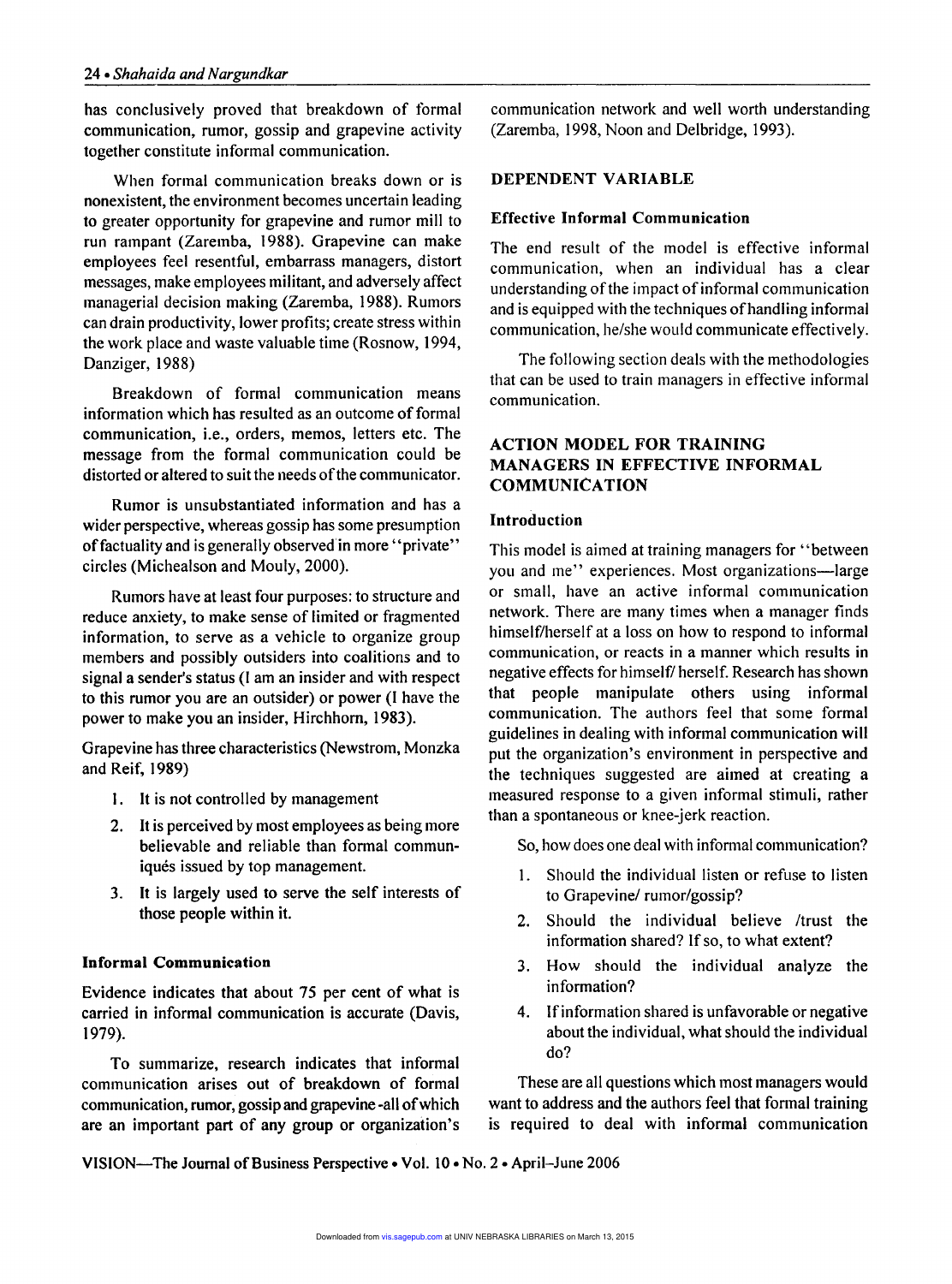Step 1 - FOCUS ON INDIVIDUAL Education, background, expereince, I.Q, E.Q, present roles, impact of informal communication-a clear understanding Step 2 - MODELS FOR UNDERSTANDING EFFECTIVE INFORMAL COMMUNICATION Component analysis, Transactional analysis, Life space analysis, Understanding power equations in the organizations. Step 3 - METHODOLOGY FOR TRAINING-TIMING AND DURATION Role plays, Group assignments, Se it awareness exercises, Stoplight technique and Behavioral skills development (nonverbal, verbal). EFFECTIVE INFORMAL COMMUNICATION

Figure 2: Model For Training Managers In Informal Communication

effectively. Figure 2 describes the suggested implementation scheme for training managers in informal communication.

# Step 1 - Focus On the Individual

The first step in the training would be to make an assessment of the biographical characteristics of the individual in terms of age, gender, marital status, education, family background, professional qualification, intelligence quotient, emotional quotient (through accepted instruments). A special module would focus on exposing the individual to the impact of informal communication in an organization based on the .classification of organizations as traditional or learning organization.

# Step 2 - Models for Understanding Effective Informal Communication

There are three models which can be used to understand effective informal communication (Swets, 1987).

## *1. Component Analysis-A "Snap Shot" Approach*

A simple model which focuses on the major components of the communication process.



A breakdown could occur at anyone of these components. Issues arising out of each component are dealt with-speakers' problems, message problems and listeners problems.

# *2. Transactional Analysis-A "Motion Picture" Approach*

An effective tool, to understand interactive nature of communication. In Transactional Analysis theory, persons are said to normally exhibit three types of personality expression, regardless of age, which are



VISION—The Journal of Business Perspective • Vol. 10 • No. 2 • April-June 2006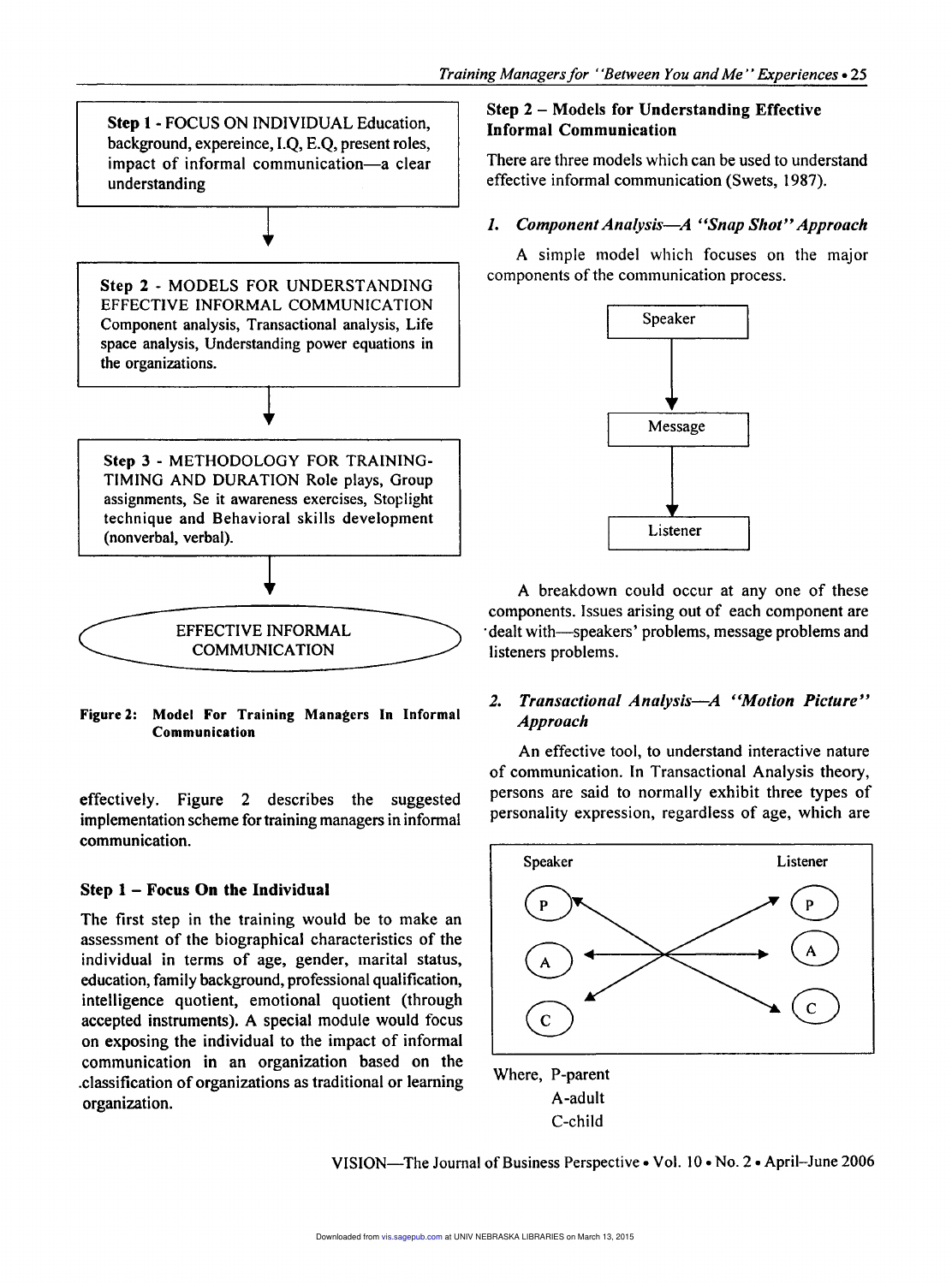

designated as parent, adult and child. These designations describe certain recognizable types of expressions or "ego states". If we were to use a Transactional Analysis Model to diagram most of the conversation patterns, they would look like this:

#### *3. Life Space Anaiysis-"A Panoramic View"*

Life space analysis lays emphasis on the situation or context in which every individual lives. A simple model for analyzing an individual's life space is to view that individual as an identity surrounded and influenced by six major areas of his/ her life.

Each category is part of an interlocking system. A problem in one area is likely to affect other areas. With limited knowledge of an individual's life situation the chances of misguiding or misunderstanding messages are significantly increased. Life space analysis makes an individual understand the other person in a dialogue and also gives insight to the individual's own life space.

#### Step 3 - Methodology for Training-Timing and Duration

Training in effective informal communication could be a part of Initial training programme (when an individual joins an organization), could be used in managerial training, and as a part of B-school skill development initiative. Duration of the training could be 20 hours split into 2 hour sessions over six weeks.

The techniques which can be utilized are role plays, group assignments, self awareness exercises (through established instruments), stoplight technique and behavioral skills development (nonverbal, verbal). The stoplight technique is explained below in some detail.

implemented by developmental psychologists in the area breakdown of formal communication constitute informal

| "STOPLIGHT"         |                                                  |
|---------------------|--------------------------------------------------|
| Red Light           | 1. Stop, calm down, and think<br>before you act. |
| <b>Yellow Light</b> | 2. Talk about the problem and<br>how you feel.   |
|                     | 3. Set a positive goal.                          |
|                     | 4. Think of lots of solutions.                   |
|                     | 5. Think ahead to the consequences.              |
| Green Light         | 6. Go ahead and try the best plans.              |

of social and emotional learning (Elias and Weisberg, 1990: Caplan and Jacoby, 1992).This technique is a part ofa life skills programme, which focuses on reading emotions from facial expressions, to understand others better-empathy, impulse control, and anger management.

For impulse control a poster is displayed prominently with the following six steps-

The stoplight technique offers a concrete set of steps for dealing with loaded emotions in a more measured way. Beyond a habitual way of handling the unruly emotional impulse- to think before acting from feelingsit can evolve into a balanced strategy to respond rather than react to a situation.

#### *Behavioral Skills Development*

When an individual interacts, both verbal and nonverbal behavioral skills impact the effectiveness of communication, Nonverbal skills training focuses on communicating through eye contact, facial expressiveness, tone of voice, gestures and so on.

Verbal skills training focuses on making clear requests, responding effectively to criticism, resisting negative influences, listening to others, helping others and participating in positive peer groups. (David Hawkins, 1992)

#### *End Result-Effective Informal Communication*

The authors feel that with a systematic approach as suggested in this model for training managers in effective informal communication, an individual would be able to understand and interpret informal communication and respond to it more effectively.

#### **CONCLUSION**

**Stoplight Technique** The role of informal communication in organizations is The Stop light technique has been successfully quite important. Rumor, gossip, grapevine activity and